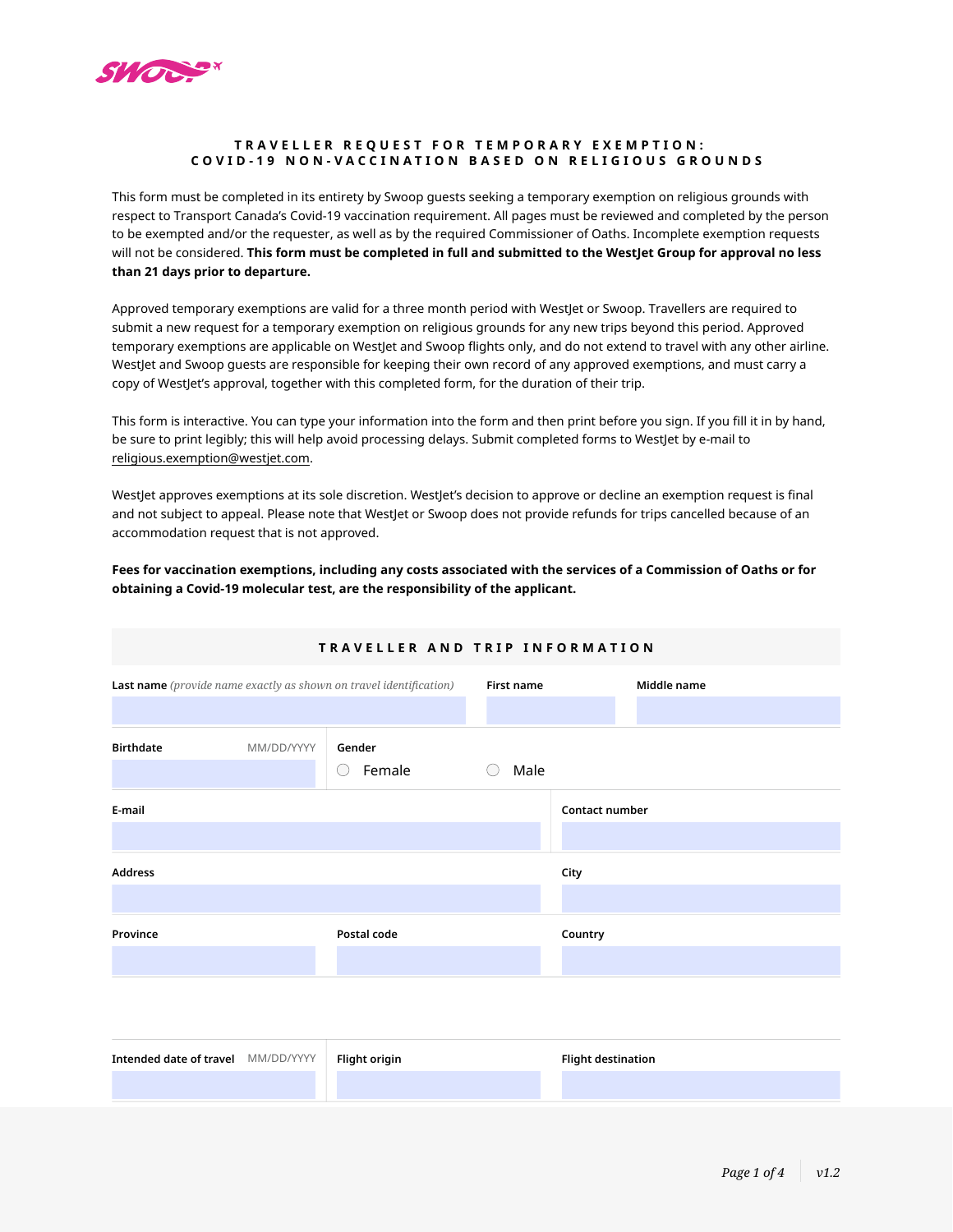|                                                                             |                                                                                                                                                                                      | No<br>( ) | ◯ Yes                                                                               |  |  |  |
|-----------------------------------------------------------------------------|--------------------------------------------------------------------------------------------------------------------------------------------------------------------------------------|-----------|-------------------------------------------------------------------------------------|--|--|--|
|                                                                             |                                                                                                                                                                                      |           |                                                                                     |  |  |  |
|                                                                             |                                                                                                                                                                                      |           |                                                                                     |  |  |  |
| Name of carrier/airline                                                     |                                                                                                                                                                                      |           |                                                                                     |  |  |  |
|                                                                             |                                                                                                                                                                                      |           |                                                                                     |  |  |  |
| Was the temporary exemption approved?                                       |                                                                                                                                                                                      |           | ◯ Yes                                                                               |  |  |  |
| REQUESTER INFORMATION                                                       |                                                                                                                                                                                      |           |                                                                                     |  |  |  |
| Complete if requester is different than person seeking temporary exemption. |                                                                                                                                                                                      |           |                                                                                     |  |  |  |
|                                                                             | First name                                                                                                                                                                           |           | Middle name                                                                         |  |  |  |
| E-mail                                                                      |                                                                                                                                                                                      |           | Contact number                                                                      |  |  |  |
|                                                                             |                                                                                                                                                                                      |           |                                                                                     |  |  |  |
|                                                                             |                                                                                                                                                                                      | Town/City |                                                                                     |  |  |  |
| Postal code/ZIP                                                             |                                                                                                                                                                                      |           |                                                                                     |  |  |  |
|                                                                             | Has a previous temporary exemption request been made for<br>this person on Swoop or any other carrier/airline?<br>Last name (provide name exactly as shown on travel identification) |           | <b>Traveller</b> name<br>PREVIOUS EXEMPTION REQUESTS<br>$\bigcirc$<br>No<br>Country |  |  |  |

# **PRIVACY AGREEMENT**

I, \_\_\_\_\_\_\_\_\_\_\_\_\_\_\_\_\_\_\_\_\_\_\_\_\_\_\_\_\_\_\_\_\_, consent to the collection and retention of the personal information on this form and contained in any documentation I have provided for the purposes of adjudicating my exemption request and facilitating travel, with the understanding that this information will be kept confidential in accordance with WestJet's Privacy Policy.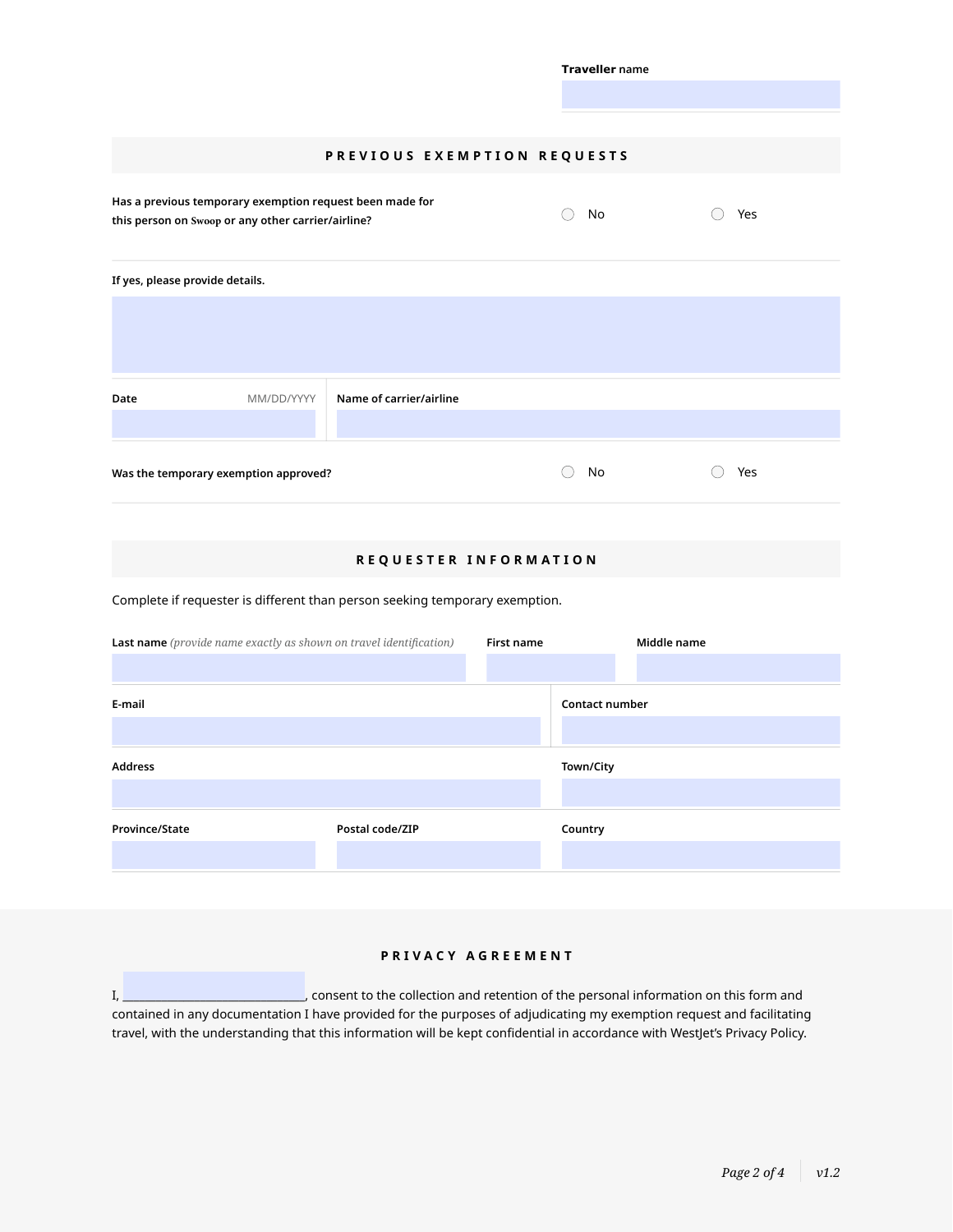**Guest name**

### **CONDITIONS OF ACCOMMODATION**

I, **I**, **Example 20** is the commodations to me. I approved, Swoop will provide appropriate accommodations to me. I agree to abide by the terms of any religious accommodation, including a requirement that I will present Swoop with proof of a valid COVID-19 test taken at the appropriate interval before departure. I will be able to present this proof to Swoop agents throughout my travel journey. For more information about what is a valid COVID-19 test, please vi[sit travel.gc.ca.](https://www.westjet.com/en-ca/get-travel-ready)

I, **I**, **Example 20** is the purpose of travel by Swoop is for the purpose of travel within or out of Canada, and I will still be subject to all border entry requirements including quarantine requirements imposed under the *Quarantine Act.*

#### **QUESTIONNAIRE**

Please note that leaders and members of a number of religions and religious denominations (Islam, Roman Catholic, Judaism, Greek Orthodox, Mennonites, Jehovah's Witnesses, Christian Science) have released public statements indicating their support of COVID-19 vaccines in the interest of public health.

**With what religion/religious denomination do you identify?**

**Describe how you are a practicing member of this religion/religious denomination**

**Explain the connection between your religious beliefs and your inability to receive a Covid-19 vaccine**

**What specific religious beliefs or authorities do you rely upon to demonstrate that your religion/religious denomination precludes you from receiving a Covid-19 vaccine?**